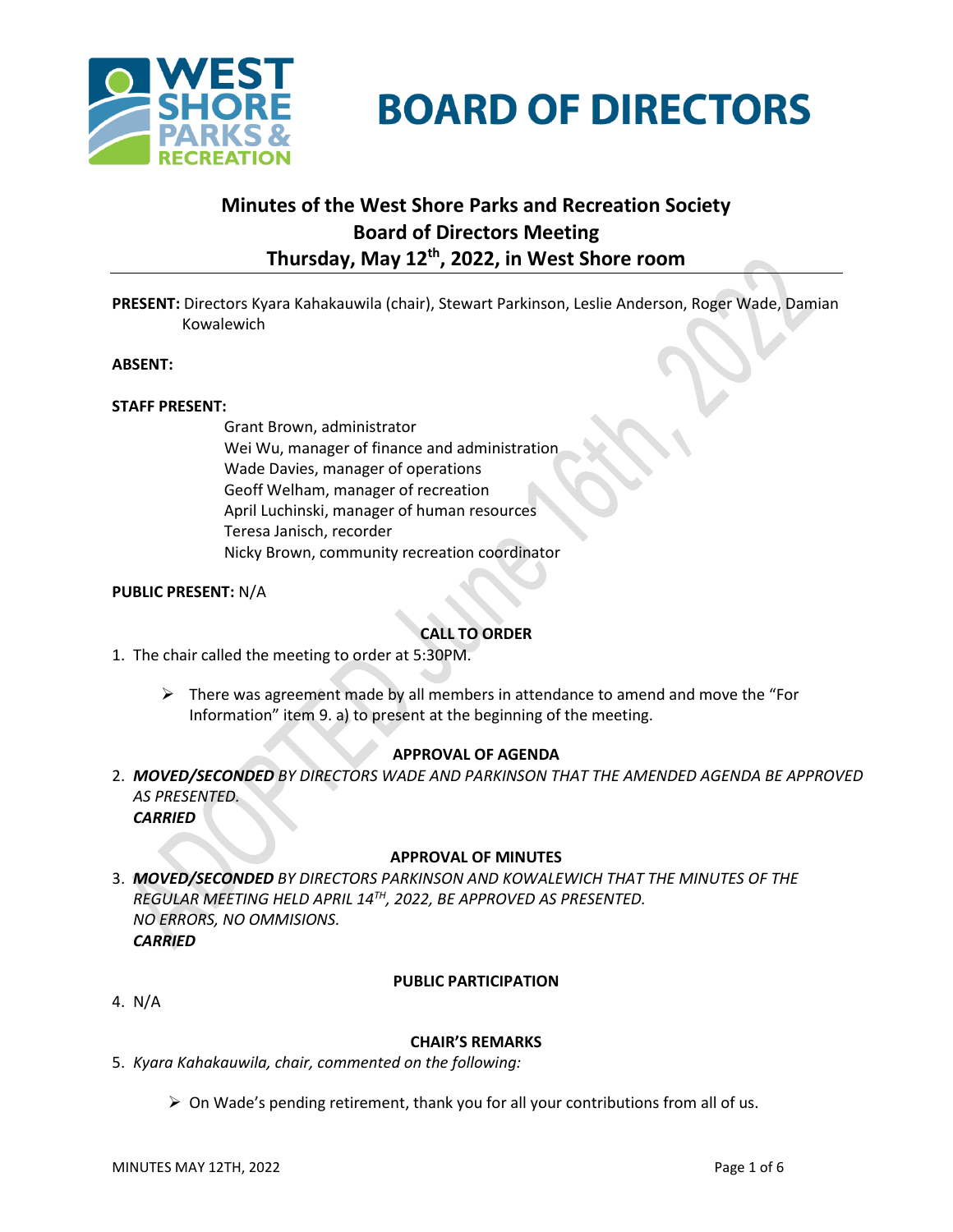$\triangleright$  Thank you to Wei for the Q1 financial presentation.

#### **STANDING COMMITTEES**

6. Finance committee

*Stewart Parkinson, finance committee chair commented on the following:*

 $\triangleright$  The budget financials are currently on track.

*MOVED/SECONDED BY DIRECTORS ANDERSON AND PARKINSON THAT THE 1st QUARTERLY FINANCIAL REPORT BE APPROVED AS PRESENTED. CARRIED* 

#### **OLD BUSINESS**

#### 7. **a) Asset management plan update**

*Grant Brown, administrator, commented on the following:*

- $\triangleright$  Had hoped to present to the board by the end of this month, however, it is looking like it will be early June. It will be with ROTH IAMS and take approximately 60-90 minutes.
- $\triangleright$  It will then be presented to the owners for approval.

## **b) Tenant advertising update**

*Grant Brown, administrator, commented on the following:*

- $\triangleright$  We have a 1-year advertising agreement that is being shared. It will be signed and standalone. Prior to the start of the Grizzlies season, both groups will meet and discuss a more equitable split. The new agreement will then be built and will start in May 2023.
- $\triangleright$  Once the advertising piece is completed, the rental piece will then be separate. A 5-year transition plan will be created so that it's fair and can be adjusted to their business plans.

*MOVED/SECONDED BY DIRECTORS WADE AND ANDERSON THAT THE REPORTS for 7. A) AND B) BE RECEIVED AS PRESENTED.*

*CARRIED*

## **NEW BUSINESS**

## 8. **a) Pickleball update**

*Grant Brown, administrator, commented on the following:*

- Had a good meeting with the president and vice president of the Pickleball Association, as well as a Colwood resident. They are wanting a contingent land commitment.
- ➢ WSPRS is the ideal location for pickleball courts. There are, however, some concerns over putting new courts down past the current tennis courts.
- $\triangleright$  Looking at resurfacing and painting pickleball lines on tennis courts 5 and 6. We wouldn't take away all the tennis access.
- $\triangleright$  A feasibility study is the first step to be completed. The group is taking it to their board to have it funded. They will prepare a report and come to the June board meeting.
- $\triangleright$  The feasibility study will also include future expenses that are required.

*MOVED/SECONDED BY DIRECTORS PARKINSON AND KOWALEWICH THAT THE REPORT for 8. A) BE RECEIVED AS PRESENTED. CARRIED*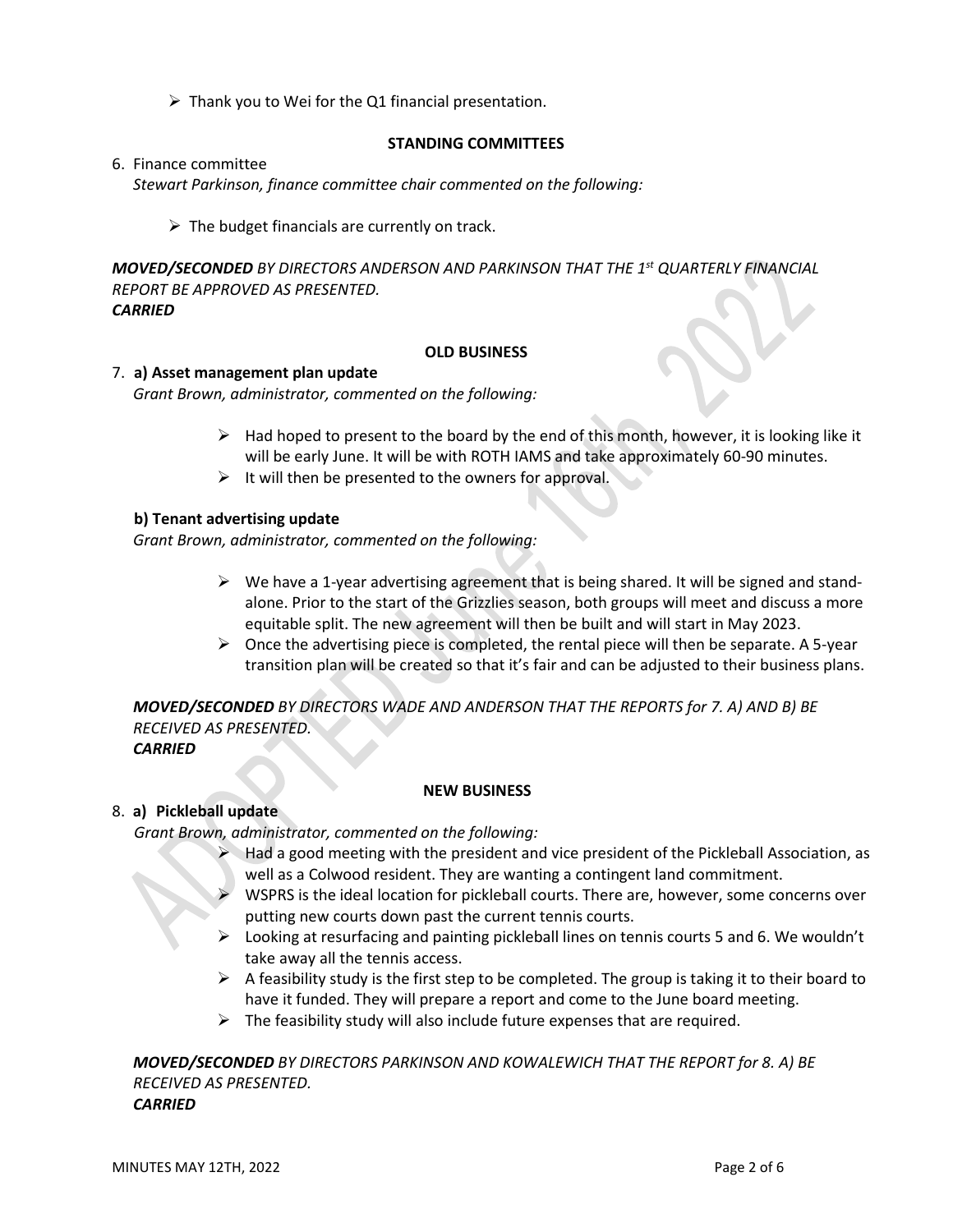#### **FOR INFORMATION**

## 9. **a) Community recreation and sport report**

*Nicky Brown, community recreation coordinator, presented a PowerPoint presentation and commented on the following:*

- $\triangleright$  'Sports' is a new addition to the community recreation team. We now have value-added programming in our daycare, and our Youth Nights are exploding here on Fridays.
- $\triangleright$  Call for Artists the District of Metchosin will have Heather from Centennial Centre go to the Metchosin Preschool and do art with them and that will be the submission for that municipality.
- $\triangleright$  New Line Skate Parks has been selected as the design/build contractor for the new skate park. Geoff Welham commented we are currently working on a press release to go out very soon.
- $\triangleright$  We have been offered 10 spots on the canoe for National Indigenous Peoples' Day.

## NICKY BROWN LEFT AT 6:03PM

## **b) Call for Artists update**

*Geoff Welham, manager of recreation, commented on the following:*

- ➢ Has been discussed as above. It has been a successful process.
- $\triangleright$  Lisa Lehive will be completing a presentation for the AGM in June.

## **c) Administrator's Report**

*Grant Brown, administrator, highlighted the following:*

## **Administration/Human Resources**

Now that the annual financial audit has concluded, the finance team has much work to catch up on. Staff continue to evaluate the department's financial performance on a monthly basis.

The Skatepark RFP closed on April 25<sup>th</sup>. An evaluation committee has been struck to evaluate the submission. The committee consists of WSPRS staff and a West Shore Skate Park Coalition representative.

Human Resources participated in a multi-day online WorksafeBC training program that covered the management of workplace injuries through "Recover at Work" programs. The updated WSPRS Communicable Disease policy was rolled out with the lifting of COVID-19 restrictions and coincided with the removal of workplace COVID-19 policy. Preparations for the arbitration meeting schedule for early May are complete.

## **Operations**

## **Maintenance**

Maintenance on mechanical systems during April included the exhaust fan #2 for the Q Centre Arena changerooms which had its motor replaced and programming altered to be based on occupancy. Heat pump #1 at the Seniors Centre has an issue with its delta board, it is currently out for service with Island Temperature Control. The shower valves and tiles were repaired in the pool. The foyer carpet in the Fieldhouse was replaced. JDF Arena lighting has been replaced both inside and outside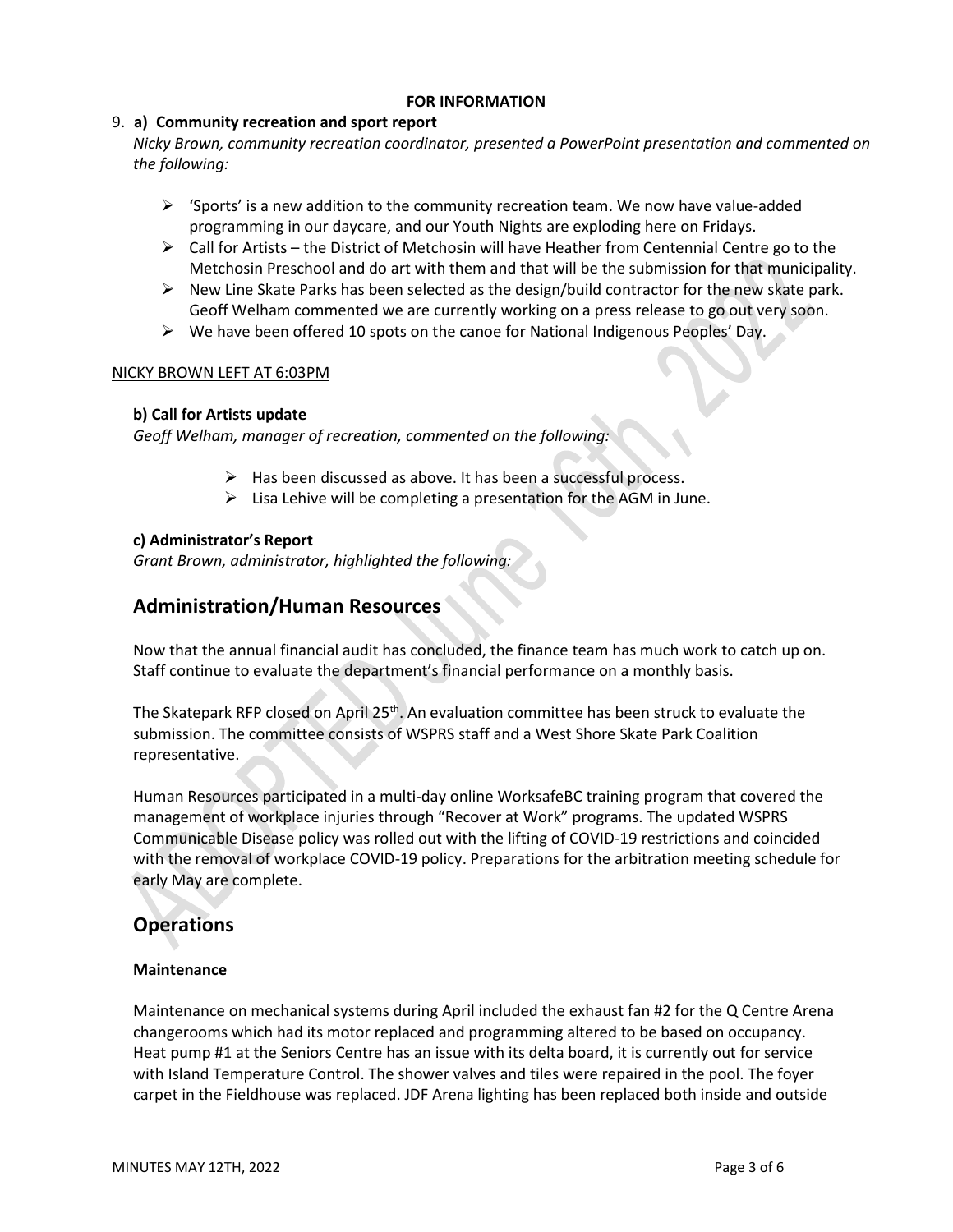the building. The glycol loop to the pool dehumidifier had a leak in the basement and was repaired.

Monthly preventive maintenance in the pool mechanical room which involves managing pool pump strainers, filters, and Chlorking saltwater chlorine generators occurred as scheduled. The JDF Arena lobby floor was cleaned and rewaxed in anticipation for the home show. Annual shut down work has started in the Indoor Sports Complex (ISC) where lobby glass is being replaced with thicker tempered glass that is better suited for the space. The inside of the ISC is being painted and the JDF siding is being pressure washed.

VIHA transitioned out of the Seniors Centre and all areas are being returned to their pre-testing site state. Work is being reviewed and completed jointly. The 2022 service schedule has been set up with Cimco to ensure our ice plant rooms will receive all the required service for the year. Compressor #3 in the JDF plant room received a full tear down and rebuild. An inspection with Technical Safety BC took place in our plant rooms with our inspector; all the reported deficiencies were corrected.

Interviews for the auxiliary, facility maintenance worker 3 posting were completed with no successful candidates found. Interviews for auxiliary cleaners have happened and new hires are on the way.

#### **Parks**

An RFP has been issued for the replacement on one of the older afterschool care buses and it closes on May  $12^{th}$ . The golf course greens, tee boxes, and fairways have all been aerated and top-dressed. As well, the greens were verticut which will strengthen them for the upcoming season.

The lawn bowlers are back onsite; crews have aerated and top-dressed the greens in preparation. The summer seasonal staff will be returning over the next few weeks. These positions provide a much-needed boost to the team as the outdoor facility use increases with the nicer weather.

The annual field maintenance program continues with field #3 renovations complete. Field #2 renovations began April 25<sup>th</sup>, and field #1 began May 2<sup>nd</sup>.

## **Programs**

#### **Community Recreation**

WSPRS Call for Artists – Reflections of our Communities is well underway. This artwork will be displayed in the new Childcare Centre and the Youth Room. In total, we received 20 artist submissions and the selection process with WSPRS staff and municipal representatives was well underway through the end of April. The submissions received were thoughtful and creative and will provide vibrancy to these new spaces.

Staff have agreed upon a sponsorship agreement with Gable Homes to bring back Neighbourhood Nights to Royal Bay on Tuesday Evenings in July & August. This weekly event is targeted for new, young families to come and enjoy the outdoors and recreate together.

A partnership agreement with the Pacific Institute for Sport Excellence has been established to bring the "Kids on Wheels" program to the 10-month preschool and daycare program children. The program offers children 5 days of learning to ride bikes, arts & crafts, and games for 1.5 hours each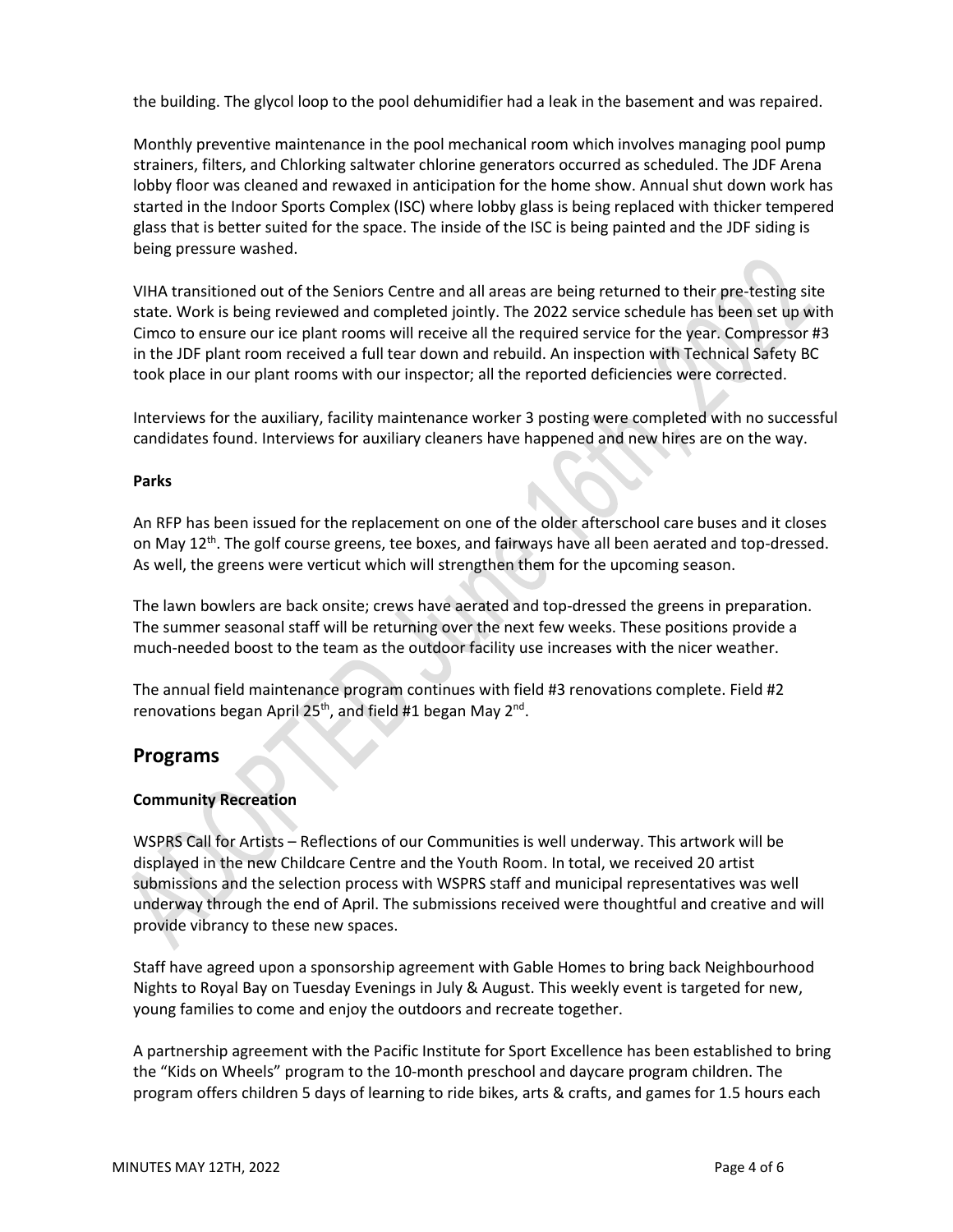day. As well, Camosun College dental students came into all the 10-month preschool and daycare programs to do a presentation on healthy teeth and the importance of visiting the dentist. Each child left with a goodie bag filled with toothbrushes, stickers, and toothpaste.

From a staffing perspective, summer camp hiring was completed and planning for summer camp staff training has begun. Interviews are underway for Art Camp instructors and an ECEA for the daycare. As well, staff have shortlisted applicants for summer inclusion positions, Active Afternoons and Kinderprep camps. An ECE daycare position is currently posted and closes on May 10<sup>th</sup>, 2022.

## **Aquatics, Fitness and Weights**

April fitness & wellness programs continued to maintain strong registration with 81% of registered program offerings running successfully.

As of April  $8<sup>th</sup>$ , 2022, the proof of vaccination requirement was lifted for admission into the weightroom and fitness/wellness classes. Enhanced cleaning procedures including personal cleaning spray bottles and distanced equipment spacing will remain in effect for both the weightroom and in fitness classes to maintain added safety measures and patron comfort. With the further easing of provincial health restrictions, the weightroom admissions have continued to rise, seeing many new patrons, and returning members. Attendance has been especially high later into the evening, up until closing which is new in comparison to pre-COVID attendance.

The Take Heart & Breathe Well cardiac and respiratory rehabilitation exercise program re-started on April 5<sup>th</sup>, 2022. The program welcomed back several previous participants and enrolled many new patients that had been waiting for the program's return.

In aquatics, the announcement that the Canadian Red Cross will be ending its national swimming program has prompted staff to evaluate the future of our programming. WSPR has offered an "inhouse developed" early years program since 1982. After assessing transition options we've made the exciting decision to develop our own school-age program as well, with an expected launch in Fall 2022. Offering our own program allows us to develop our program for the unique needs of our community and adapt more quickly to changes such as the current staffing shortages.

April  $6<sup>th</sup>$  and  $7<sup>th</sup>$  were registration days for preschool and general aquatics programs. As expected, demand was incredibly high, and classes filled within minutes. Although staff have more than doubled the number of classes being offered for spring 2022 when compared to winter 2022 (276 compared to 130 weekly lessons) staffing shortages continue to limit the number of programs available for the community.

For spring 2022 we are offering all 4 courses required to become a fully certified aquatic worker: Bronze Medallion, Bronze Cross, National Lifeguard, and the first ever West Shore Swim Instructor program. This program will certify the first cohort of future WSPRS staff to teach the WSPRS swim program for the future. Public rollout of the program transition will begin in May, leading to the Fall 2022 launch.

## **Arena, Events and Golf**

With the JDF Arena ice removal, arena staff have been busy going through the ice skates available for rent, deciding what replacements are required. Every few years the regional recreation centres come together and place a combined order of skates, ensuring all involved receive the best price possible.